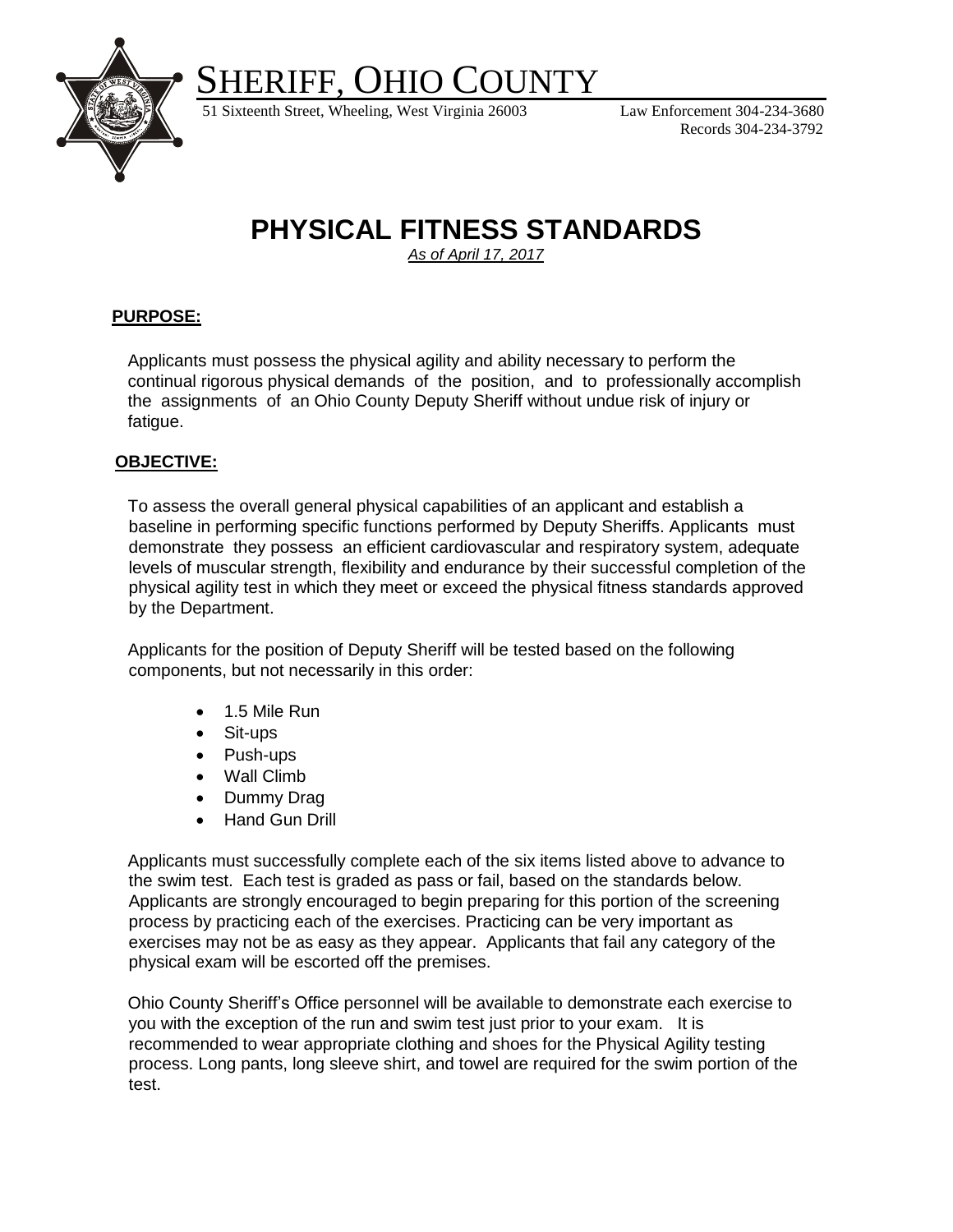# **PHYSICAL AGILITY TEST STANDARDS**

The current Physical Agility Test components, description of each task, and the minimum acceptable levels to successfully complete the exercise are provided below:

# **1.5 MILE RUN**

Applicants must be able to complete the 1.5 mile run within 14 minutes, 30 seconds.

Equipment: A stopwatch or clock with a sweep second hand; an indoor or outdoor track or another suitable running area measured to 1.5 miles; testing forms to record data.

- The student should refrain from smoking or eating for two hours preceding the test.
- Allow adequate time prior to the test for stretching and warm-up exercises.
- During the administration of the test, the students can be informed of their lap times. If several students run at once, their individual times at the finish can be called out and recorded later.

An important consideration at the end of the run is the "cool down" period. The students should be cautioned about sitting or standing around immediately after the run to prevent venous pooling. They should be instructed to walk an additional five minutes or so in order to enhance venous return and aid in recovery.

## **SIT-UPS**

Applicants must be able to complete 29 properly executed sit-ups within one minute.

- The student starts by lying on the back, knees bent, heels flat on the floor, hands folded across the chest touching the shoulders.
- A partner holds the feet down firmly.
- In the up position, the student should touch the elbows to the knees and then return until the shoulder blades touch the floor. Any resting must be done in the up position.

### **PUSH-UPS**

Applicants must be able to complete 19 properly executed push-ups within one minute.

- The hands are placed about shoulder width apart. The administrator places a fist on the floor below the student's chest.
- Starting from the up position (elbows fully extended), the student must keep the back straight at all times and lower the body to the floor until the chest touches the administrator's fist. Student then returns to the up position.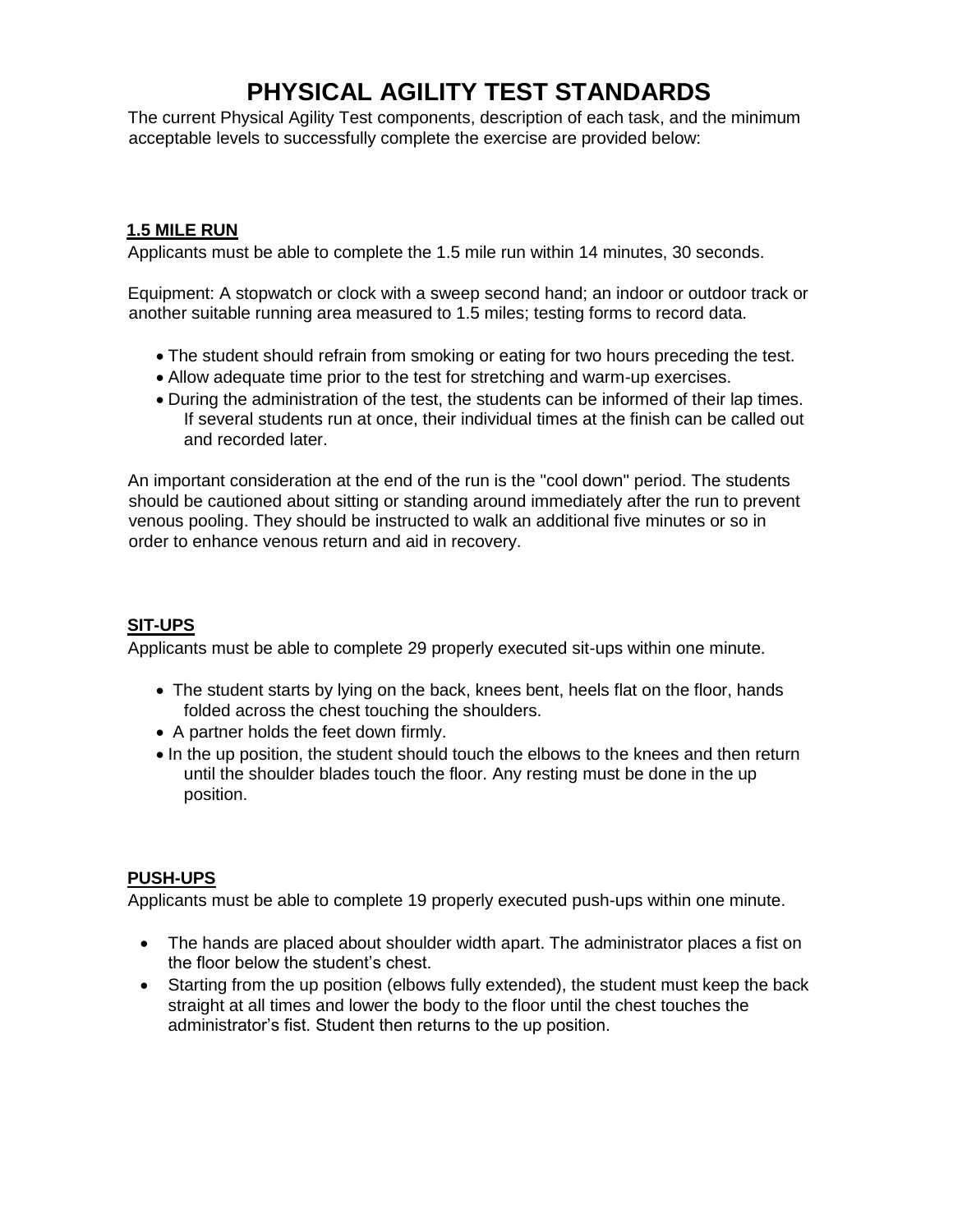#### **HANDGUN DRILL**

The objective of this test is to evaluate the fitness (strength and endurance) level of the muscle groups involved in the hand and forearm and to a lesser degree in the upper arm and shoulders as required to effectively fire the OCSO Duty handgun.

The applicant will assume a relaxed standing position and grasp the unloaded handgun in the right hand by the pistol grip, with their fingers and thumb encircling the grip. The trigger finger is outside the trigger guard and off the trigger. The handgun will then be held at arm's length, with the elbow and wrist straight, and the weapon inserted into a seven inch (7") circle.

The applicant will be given the command of "ready, fire." The applicant will then place their trigger finger onto the trigger and pull the trigger to its rearmost position, dry-firing the weapon, and then release tension on the trigger to allow it to return to the foremost position. The applicant will keep the handgun inside of the hole and dry-fire the weapon 14 times. The applicant will remove the weapon from the circle, switch to their left hand, and repeat the test again.

The applicant shall not have any contact between the handgun and any portion of their hand or arm and the edges of the seven inch (7") circle while performing the test. If the anything makes contact with the edges of the circle, the applicant is considered to have failed the test. This is not a timed exercise.

#### **WALL CLIMB**

The applicant will be required to climb over the 5 foot wall without using any bracing located on the sides of the wall. You must also make sure that your entire body goes over the wall. In other words, you are not allowed to place your hands on the wall and vault over it in a manner that puts your upper body over the wall, but the lower part of your body goes around the outside of the wall, near the braces/supports. You are also not allowed to dive or jump over the fence. You may use any portion of the facing- wall or top of the wall to climb over.

Applicants will begin standing ten feet from the wall. On command, the applicant will move towards the wall and climb over top. Applicants will have thirty (30) seconds to touch the ground on the opposite side of the wall.

#### **DUMMY DRAG**

The applicant must drag a mannequin dummy that weighs approximately one hundred sixty-five (165) pounds for a distance of twenty-five (25) feet.

The applicant must lift the dummy, by the pre-placed nylon strap, and drag it in a backwards walking motion, with the mannequins feet/boots or heels still on the ground. The test time will end when both the applicant and the feet of the mannequin dummy cross the designated finish line.

The maximum time allowed to successfully complete the exercise is one (1) minute. Pulling in a forward style is prohibited, and carrying in any other fashion is also prohibited. If the mannequin is dropped, the applicant can pick the mannequin back up in the same approved manner as described above, and continue on with the exam.